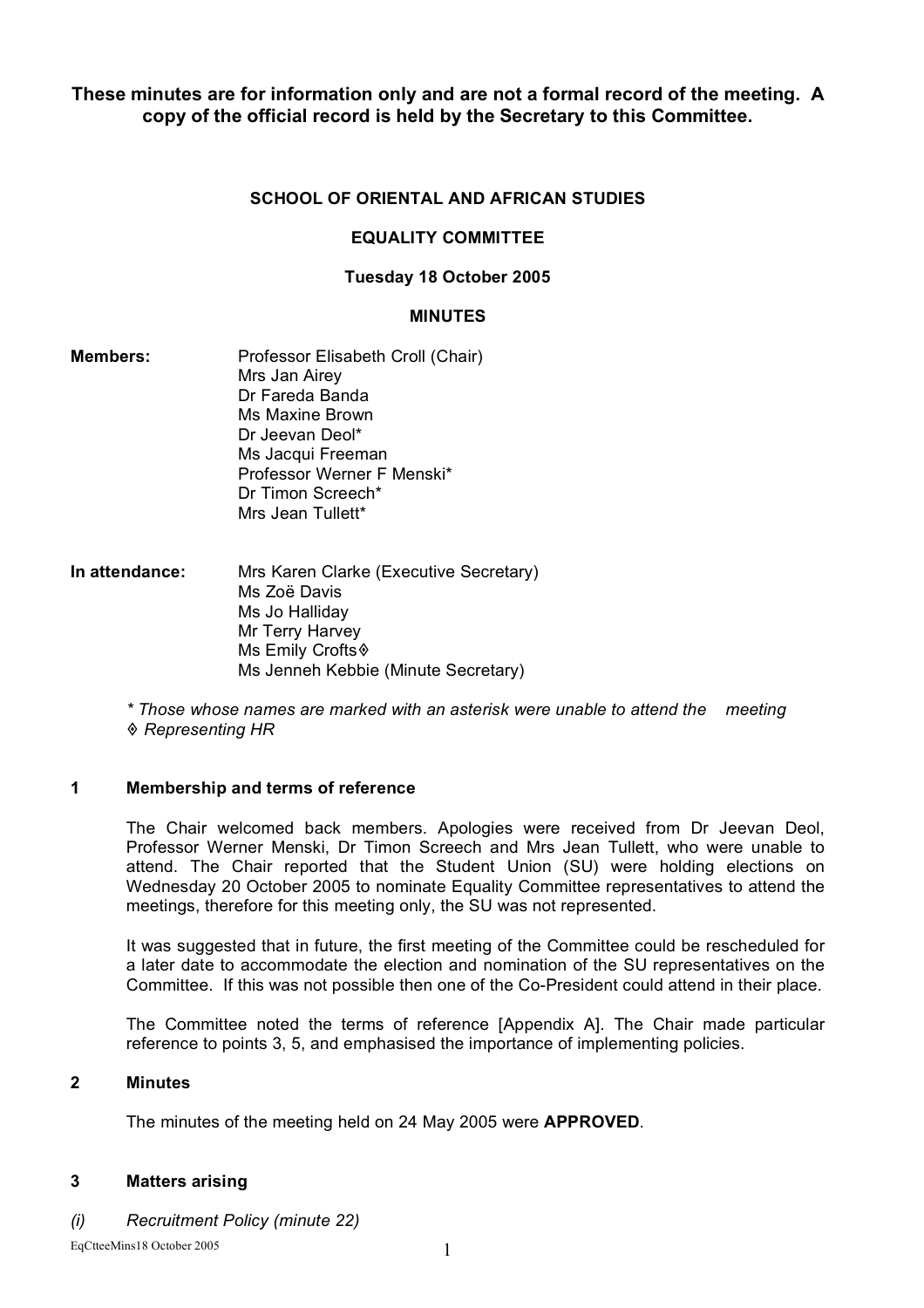The HR Manager, Emily Crofts, reported that members of the Committee had given their comments to Tina Ohagwa, the Interim HR Manager (who had since left SOAS).

- *(ii) Disability Liaison Group (DLG) (minute 23)* The Committee was informed that the amendments to the DLG terms of reference had been made.
- *(iv) Harassment Policies (minute 25)*

The Chair reported that there would be no need for the policy to come back to the Committee, and that the Diversity Advisor would work with colleagues to ensure that the policy linked in with existing grievance procedures.

Fareda Banda sought clarification from the School on the phrase 'bringing the School into disrepute', as she felt it was open to a wide interpretation. It was **AGREED** that the Executive Board would be asked to provide a definition of the phrase for both staff and students.

#### **4 Review of previous year's work from the Diversity Advisor**

Fareda Banda asked for clarification on the role the Diversity Advisor, as it she felt that people where unaware of what the role entails**.** The Diversity Advisor said that she was responsible for organising and seeing the effective running of Equality Committee meetings, developing equality policies ensuring the implementation of policies, planning delivery of equality training and working with managers by giving advice and support on issues raised. She stated that she had limited contact with staff and students as her job description did not include casework. This was only to be carried out in exceptional cases, where it was deemed necessary.

Work carried out during 2005/06.

(i) **Committee work** - The Diversity Advisor attended Staffing Committee as an attendee and together with the Disability Student Advisor had presented the Disability Policy to the Faculty Learning and Teaching Committee and Teaching Policy Committee

The Equality Committee's terms of reference had been amended to include working groups to discuss specific issues in detail, notably the Disability Liaison Group (DLG).

(ii) **Policy Development** - The Sexual Orientation Policy and the Race Equality Action Plan had been approved and work would be continuing with regard to the Harassment Policy.

The report from Equality Committee to the Governing Body was due on 9 December 2005

(iii) **Work with Colleagues** – The Diversity Advisor had worked in partnership with Ali Hartrey, Assistant Registrar, (Head of Registry Systems Team), and Simon Gwynne, Human Resources Projects Co-ordinator, in providing statistical data for students and staff respectively.

The Diversity Advisor had worked together with the Purchasing Manager to ensure compliance with the Race Relations Amendment Act. The School's larger contractors had received a copy and were aware of the School's Equality and Diversity Policy.

(iv) **External links** - The Diversity Advisor had become a member of the Bloomsbury Consortium Nursery group and had attended several meetings throughout the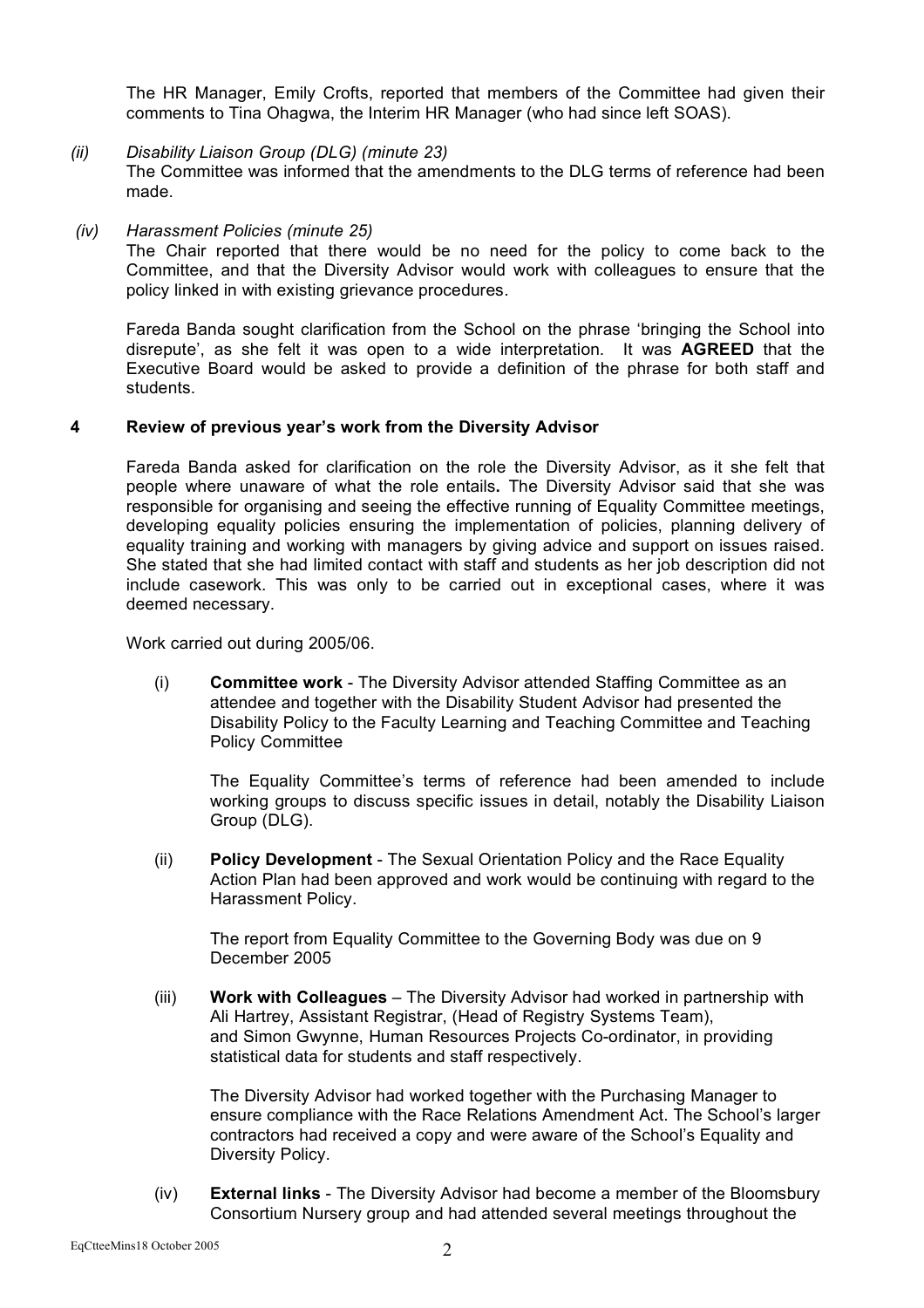year.

The Diversity Advisor had worked closely with Tony Sewell in putting on a Generating Genius Project, in May 2005. The project was aimed at working with boys from Afro-Caribbean backgrounds.

- (v) **Equality Website** Jenneh Kebbie, Administrative Assistant was responsible for managing and updating the equality and diversity website. The website included information for both staff and students, and also publicised events. The Diversity Advisor thanked Jenneh Kebbie for her efforts in designing and maintaining the website
- (vi) **Equality Survey** The web based staff equality survey would be accessible to all members of staff from 31 October 2005.

The Deputy Secretary's asked if a survey for students would be available. The Diversity Advisor replied that it would be a matter for discussion in the future.

#### **5 Impact Assessment Report**

The Chair said that she had recently received the Report of the Impact Assessment exercise and expressed disappointment with the final report. She reminded the Committee that the remit of the report was to look at the various equality policies and to access their impact within the School. The Diversity Advisor tabled a copy of the recommendations from the 2003/04 Impact Assessment Report and highlighted the following points.

- (a) Points *4.17* and *4.17.1,* the School had already started collecting data on student and staff profiles relating to their ethnic groups. She said that the collation of this kind of data would be easier in the future because of the new HR system now in place. This would mean that each year the impact of the policies could be monitored and over time, the information gathered would be built into the Impact Assessment exercise. The Diversity Advisor said that staffing the data would be provided through the Registry.
- (b) Point *4.22,* relates to the Sex Discrimination Act. It was recommended that the School should revise the Equality and Diversity Policy according to the requirements for the Equal Opportunities Commission (EOC) Code of Practice in order for the University's functions to respond appropriately to the advice and statutory requirements of the SDA.

Committee members pointed out that intersexuality as well the considerable gap between men and women's remuneration should not be overlooked.

(c) Points, *4.27* and *4.35.* As a result of the new HR system, the collation and monitoring of data would be more accessible in monitoring racial groups and would be implemented during the coming year.

The Chair recommended that further progress could be made on the following:

- a. Mainstreaming equality policies within the School.
- b. Locus of responsibility on implementation of the policies should include setting targets for those who are responsible for implementation.
- c. Whether current training is sufficient.

The Chair said that the full version of the Impact Assessment Exercise Report would be available for members to read at Vernon Square. However, she said that payment for the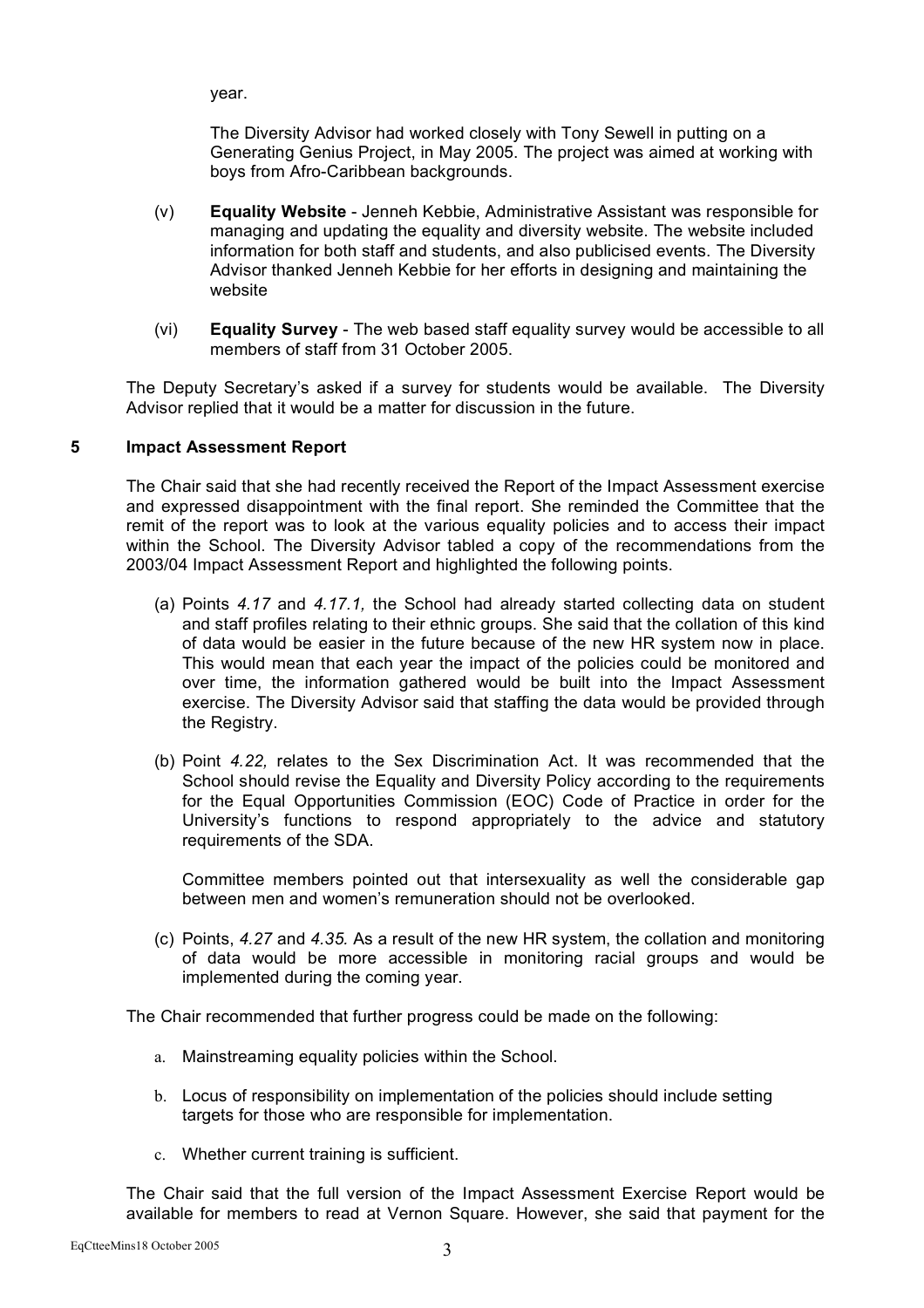Report had not yet been made; therefore, full distribution of the report at this point was not possible. Members were welcome to contact the Diversity Advisor to view the report at Vernon Square.

#### **6 Nursery Provision**

The Diversity Advisor said that at the last Bloomsbury Consortium Nursery meeting at the Institute of Education, the possibility of smaller colleges providing joint nursery facilities had been explored.

The Diversity Advisor informed the Committee that she had received from the Head of Finance the School's existing nursery provision figures. The figures showed that in year 2004/05, the budget for nursery provision was £14,125 in which there had been nine claimants with the average amount per claim at £880. The remaining balance totalled £7,205. In year 2005/06, the budget was £14,125, during the first quarter there had been three claimants, with the average amount per claim at  $£177$ . The remaining balance totalled £13,595.

The Committee queried why, there had been such a large amount unspent in 2004/05. Members were concerned with how the financial support offered by the School had been publicised in the past and how it would be publicised in the future. The Committee also asked whether all members of staff were eligible. It was suggested that one way of informing staff of funding, could be during staff induction sessions. Prospective employees also needed to be made aware that this service was available at SOAS.

Members asked for more clarification on how the budget operated, the application process, how funding was designated and whether there was a fixed amount allocated per claim. The HR Manager, Emily Crofts replied that in order to claim, members of staff were requested to complete a claim form, although the form was not available on the HR website, and would therefore have to be requested via the HR Department.

It was **AGREED** that a central School email would be sent out seeking views from members of staff and informing them of the available financial support for nursery provisions. The Committee would discuss this at the next meeting and recommendations would be made which, would then go to Staffing Committee and then to Executive Board.

# **7 Academic Promotions 2001 – 2004/5**

The Committee received the Academic Promotions 20012004/05 from the HR department [Appendix C]. The Diversity Advisor explained that now the new HR monitoring system had been established, it would enable trends to be identified much quicker. The Chair said that the figures suggested some concerns.

Fareda Banda explained to the Committee that she had been refused this information on numerous occasions, but had managed to get some data relating to academic promotion via the 'SOAS Information' bulletin leaflets.

Jacqui Freeman stated that it was evident by the figures that a disproportionate number of staff members of white origin had been successful in there promotions compared with other ethnic groups. She said that it was important to show how many people had applied, how many of those who had applied and were unsuccessful, and then to compare this to the School population. She requested that an update of the gender and ethnic groupings within the School be presented at the next meeting

The Diversity Advisor reminded the Committee that the law requires the collection of data in order to monitor and analyse what happens in the working environment. She stated that until we can analyse the applications of ethnic groups of applicants, track those who are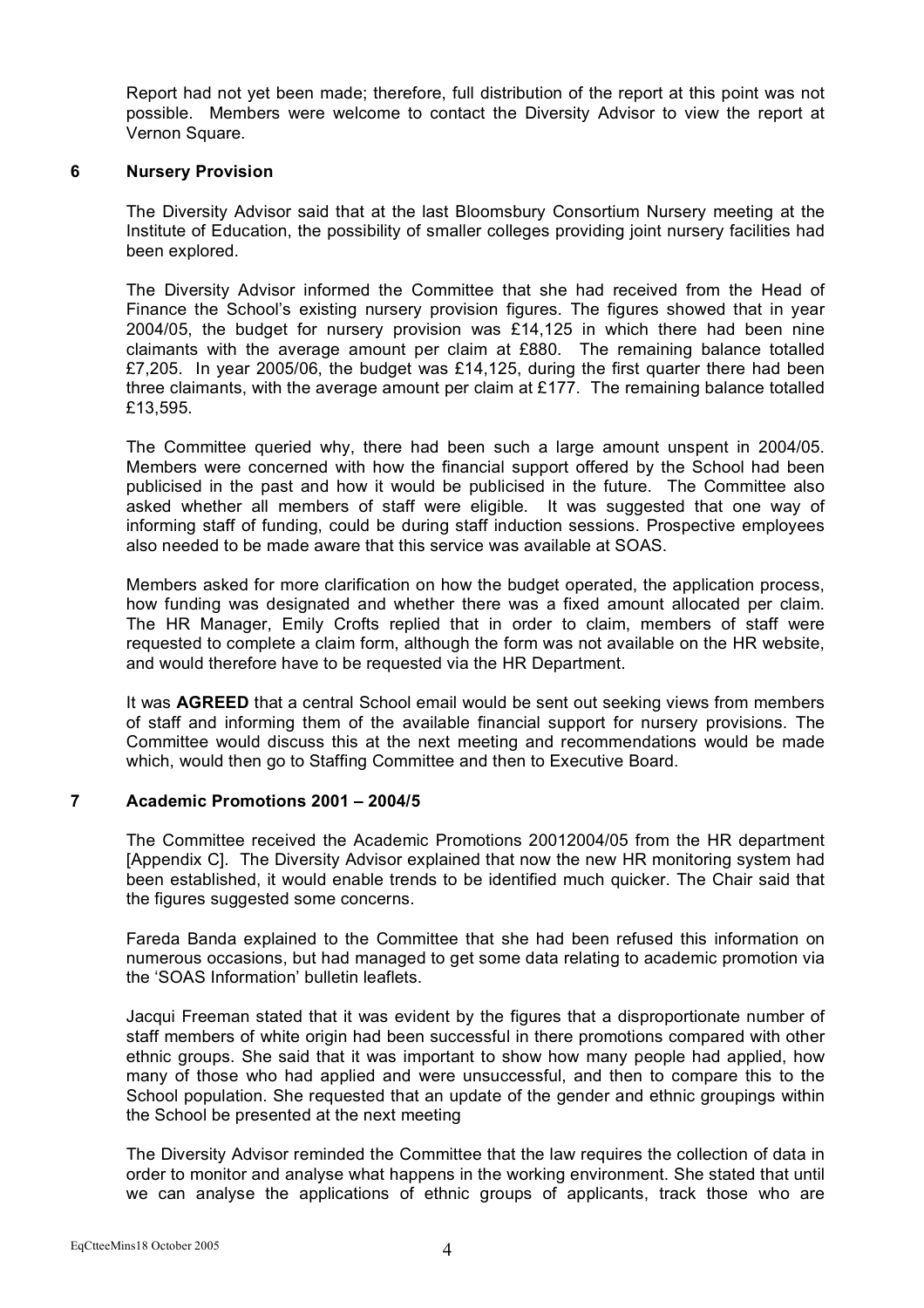successful or unsuccessful in promotion it would be difficult to make recommendations. She pointed out that in previous years structures had not been in place to do this effectively.

Jacqui Freeman replied that the statistical evidence was available and that it had been possible to track employee's career progression throughout the School. She stated that academics should attend committee meetings and that it appeared that the School was not committed to monitoring this appropriately. She questioned the committee's commitment in challenging structures, which appeared to be less favourable to certain ethnic minority groups. She said that obtaining answers on statistical figures relating to why certain ethnic minority groups and women within the School, appeared to be more unsuccessful that others in their a academic career progression had proved difficult, as information regarding this appeared to stall at a certain level with the School's hierarchy.

The Diversity Advisor said that there had been changes, although they had not progressed has quickly as hoped, but the Committee would be given the opportunity to make recommendations with regard to this now that the HR data system was in place.

Fareda Banda stated that although the School had developed several equality policies, the implementation of them had not been progressed. The Diversity Advisor replied that the Race Equality Policy had been in place, however the foundations of this had to be established and that this had been a steady process achieved over the years. She informed the members of the Committee that the onus now, for Equality Committee and the Diversity Advisor post was to look at the implementation of those policies, to scrutinise statistical data when necessary and to make recommendations to the relevant bodies. The Chair said that the implementation of equality policies would be a long-term commitment and would be put to the top of the Committee's agenda.

The Chair said that it would be possible to have an item on the agenda of a future Academic Board meeting. It was **AGREED** that the Committee would identify areas that required further scrutiny and then make recommendations to Academic Promotions Working Group (APWG). It was noted that the following points would be highlighted in the paper to APWG.

- (a) Whether there were any reasons preventing women, and ethnic minority groups from applying for promotion
- (b) Reasons why women and ethnic minority groups were not achieving promotion
- (c) Rates of success for women and ethnic minorities groups
- (d) Identifying reasons why low proportions of women and ethnic minority groups apply for promotion
- (e) Were there sufficient channels for applications
- (f) Encourage applications from women and ethnic minority groups
- (g) Possibility of mentoring groups

Jacqui Freeman raised concerns that tensions had developed within the Committee as to what role the Committee should have within the School, as this could cause frustration within the Committee. She suggested that the role of the Committee should be clarified. She pointed out that staff and students were unclear with regard to the work of the Committee, and therefore it was not fully recognised or known throughout the School and that perhaps ways that could improve the Committee could be discussed. She recommended that stronger links with other committees should be established and that the role of the Committee and its policies would benefit from being mainstreamed.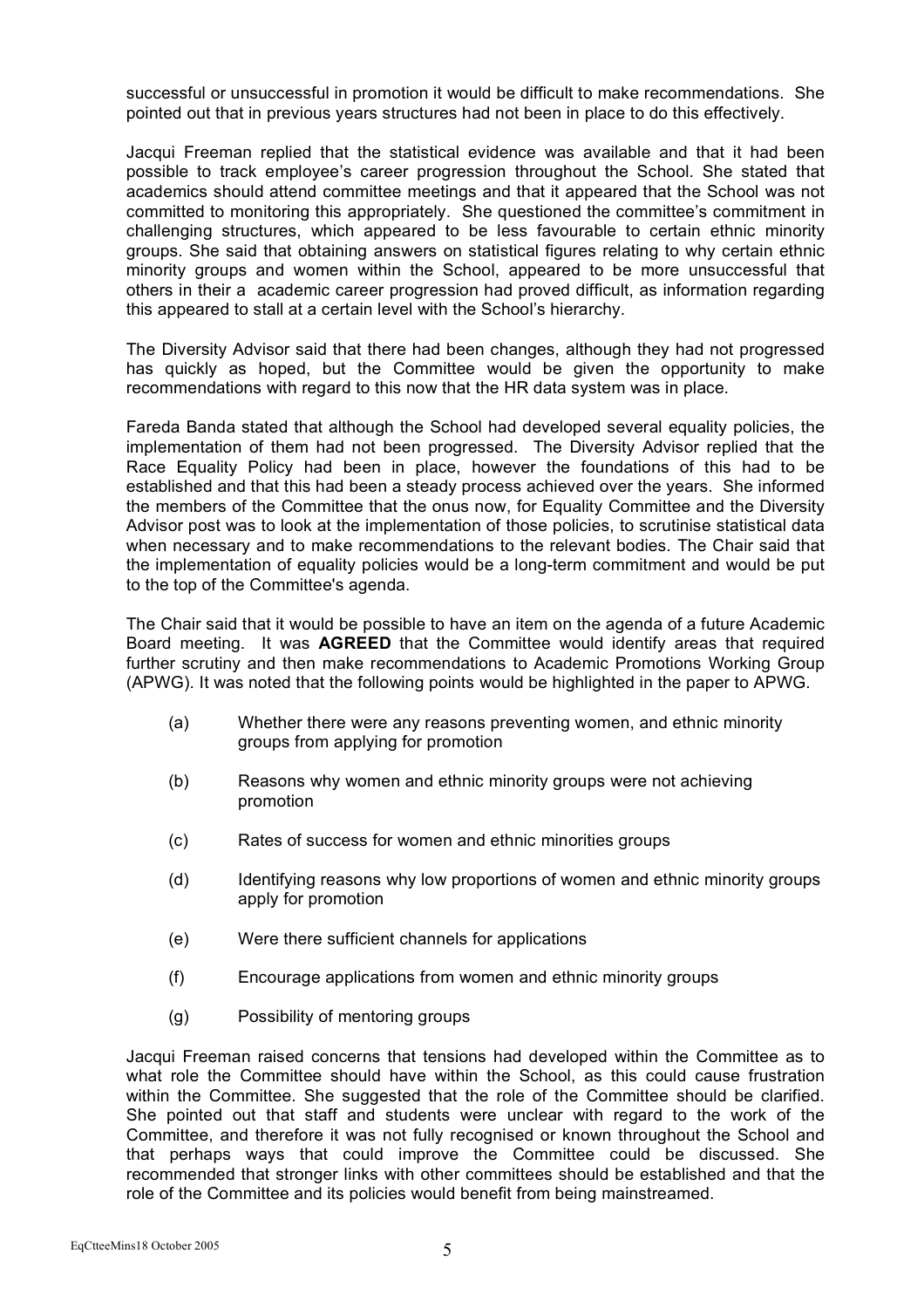The Deputy Secretary said that it was important for Committee members to air any frustrations they may have about the work of the Committee. The Chair acknowledged the comments and asked members to submit views on what ways any difficulties or frustrations might be addressed.

# **8 Staff Development Monitoring 2004/05**

The Committee received a report from the Staff Development Manager, Serena Yeo, on staff who had attended training in 2004/05. The Staff Development Manager informed the Committee that during the summer of 2005 the Staff Development Office had implemented a new database, Resourcelink, which was linked up to the HR database. The new system would make it possible to monitor attendance at training events, and it was expected that if required, more detailed and accurate analysis would be available in the future. Members were informed that the data had been collated on the following basis:

- **If recorded only events organized centrally by the staff development office and** external events, which have been funded by that office (it therefore excluded training offered by the Learning and Teaching Unit and Library although this would be included in the current year's data, which was based on HESA reporting).
- It recorded all staff employed for any of the period from  $01/09/2004 31/08/2005$ . including casual employees, who were included on the payroll.
- **It recorded only training courses or events, which were completed during the** above period.
- It recorded that a particular employee had attended training not the number of courses taken.
- Some data, particularly on ethnicity and disability was at present incomplete and had been categorized as 'no data' or 'not known'

It was **AGREED** that a short report on the new database, Resourcelink monitoring system would be presented to the Committee at the next meeting.

It was **AGREED** that a report would be presented at the next meeting giving a breakdown of staff who had attended equality and diversity training by Faculty, Department, grades (e.g. Heads of Departments and age. The Committee **AGREED** that they would focus on how and who Equality and Diversity training should be targeted at. The Chair thanked the Staff Development Manager for her work.

# **9 The Diversity Advisor's Office**

The Chair informed the Committee that Karen Clarke, the Diversity Advisor had resigned and would be leaving at the end of November 2005. She thanked Karen for her work and conveyed members' appreciation running the Committee and also for her work in developing the School's equality polices together with the considerable work and progress achieved during her time in post. She said that she would notify the Committee in due course of the date of Karen's farewell party.

#### **10 Any other business**

The Diversity Advisor said that an email had been received from Chris Gutkind, a member of the library staff, who felt that there was inequality of treatment towards certain research students, academics and external library users concerning the provision of services available in the Inner Asia, Japan and Korean sections of the Library compared with other